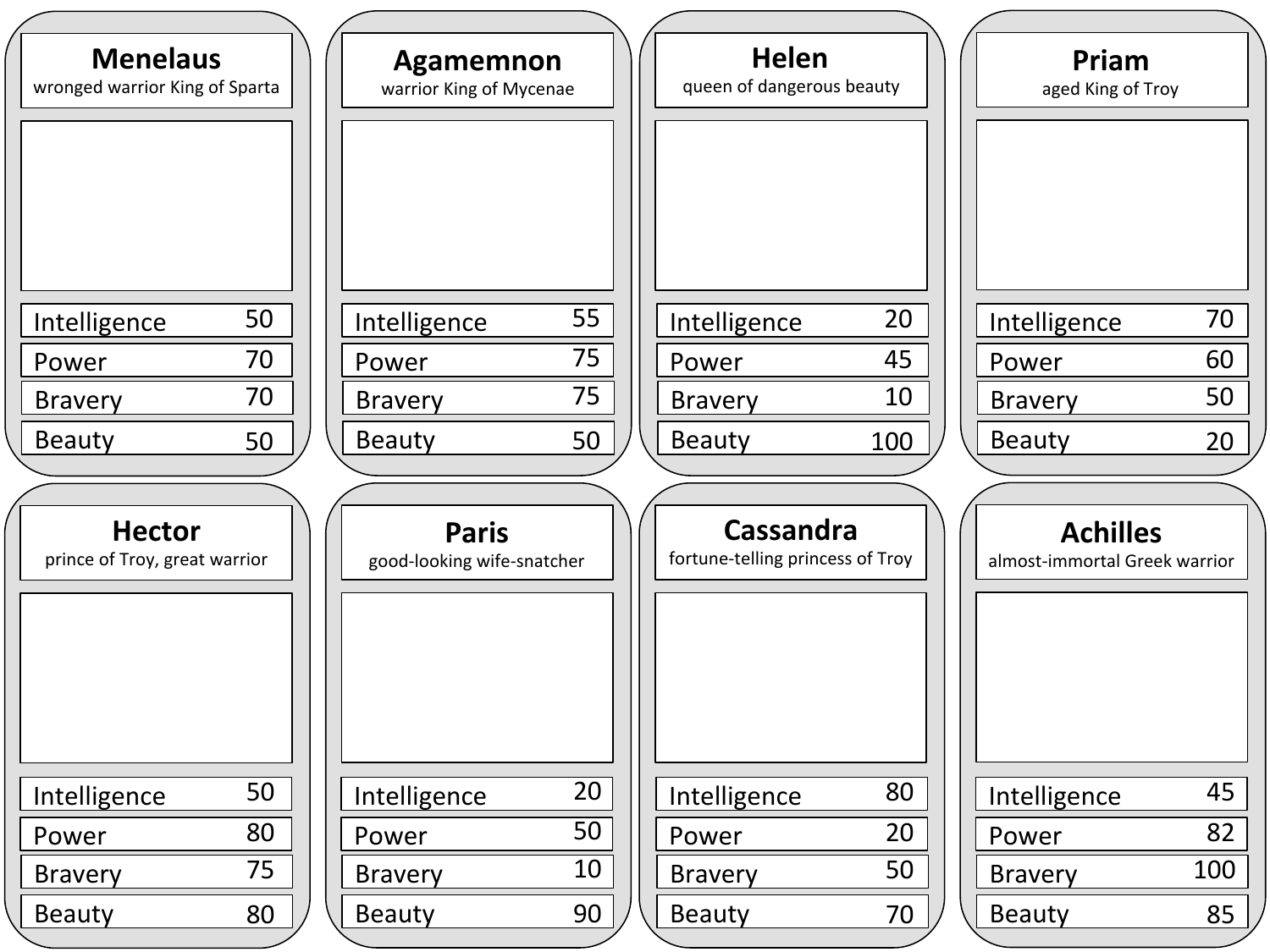| <b>Patroclus</b><br>Achilles' BFF              |            | Ajax<br>second-best Greek warrior            |    | <b>Nestor</b><br>wise old Greek adviser |           | <b>Odysseus</b><br>most cunning man alive     |           |
|------------------------------------------------|------------|----------------------------------------------|----|-----------------------------------------|-----------|-----------------------------------------------|-----------|
| Intelligence                                   | 40         | Intelligence                                 | 45 | Intelligence                            | 80        | Intelligence                                  | 95        |
| Power                                          | 35         | Power                                        | 60 | Power                                   | 50        | Power                                         | 75        |
| <b>Bravery</b>                                 | 70         | <b>Bravery</b>                               | 80 | <b>Bravery</b>                          | 40        | <b>Bravery</b>                                | 30        |
| <b>Beauty</b>                                  | 80         | <b>Beauty</b>                                | 70 | <b>Beauty</b>                           | 10        | <b>Beauty</b>                                 | 60        |
| <b>Aphrodite</b><br>goddess of love and beauty |            | <b>Apollo</b><br>sun god of music and poetry |    | <b>Ares</b><br>hot-tempered god of war  |           | <b>Athena</b><br>goddess of knowledge and war |           |
| Intelligence                                   | 50         | Intelligence                                 | 80 | Intelligence                            | 50        | Intelligence                                  | 100       |
| Power                                          | 90         | Power                                        | 90 | Power                                   | 90        | Power                                         | 90        |
| <b>Bravery</b>                                 | 50         | <b>Bravery</b>                               | 50 | <b>Bravery</b>                          | 90        | <b>Bravery</b>                                | 90        |
| <b>Beauty</b>                                  | <u>100</u> | <b>Beauty</b>                                | 90 | <b>Beauty</b>                           | <u>70</u> | <b>Beauty</b>                                 | <u>70</u> |